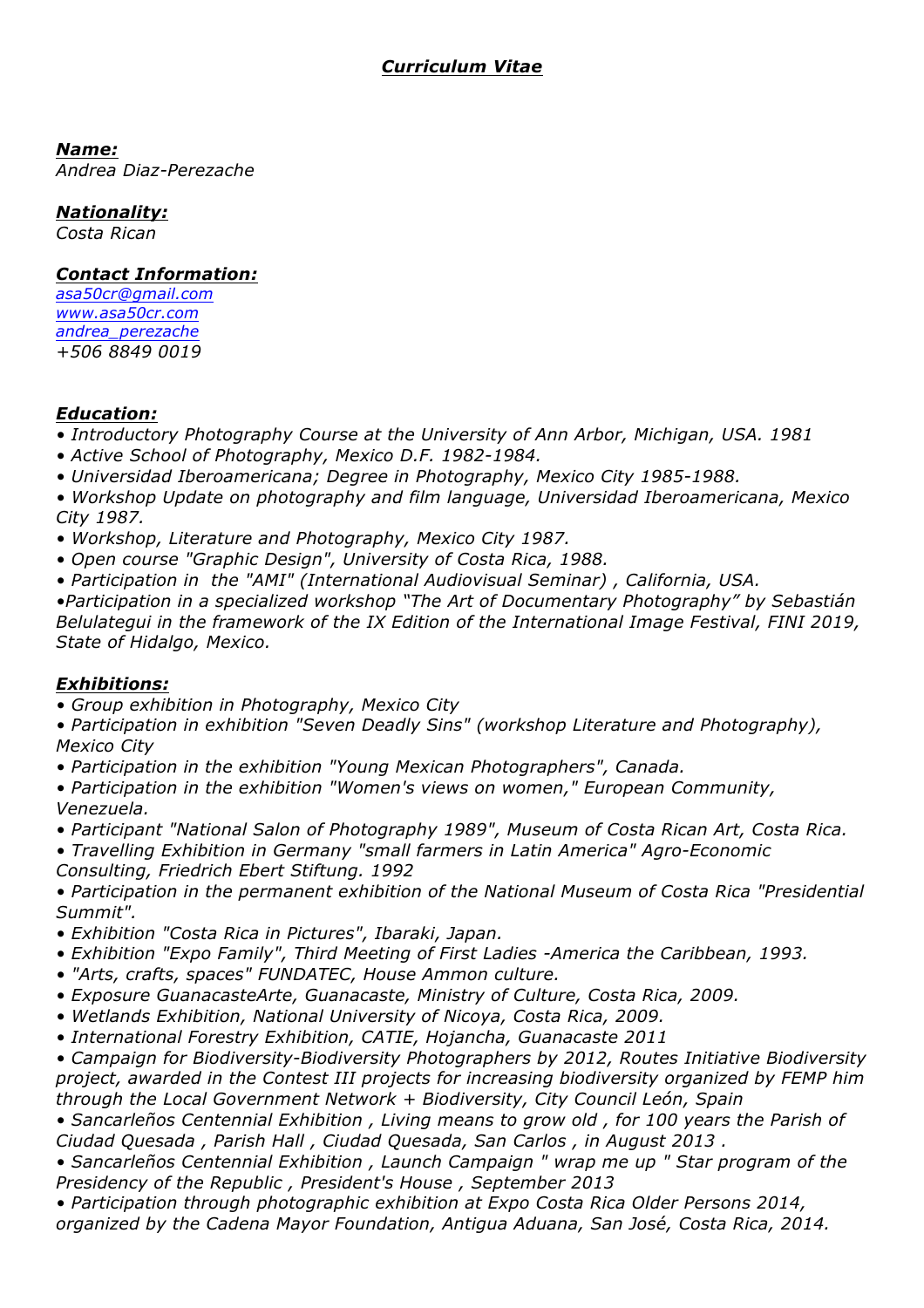*• 4th Annual Virtual Photography Exhibit, 2015 International Women´s Exhibit, Women in Focus.*

• Collective exhibition with the Darkroom-Costa Rica group, Chemical photography, Roberto Sasso Sasso Gallery, Veritas University, 2017.

• Particiación en Exposición Fotográfica por concurso en Natura Eye Festival 2021, Engletons, Francia.

# *Competitions:*

*• Honorable Mention in the photo contest for the State of San Luis Potosi, Mexico .*

*• First place ( different categories ) in " Natural Resources of Costa Rica " , Organization for Tropical Studies, Costa Rica .*

*• Chosen by the competition for the exhibition " Women for Women view " , European Community, Venezuela .*

*• First place in First Contest Central : For the Life of the hand with the Environment , organized by Pact for Life , an initiative sponsored by the IUCN (International Union for Costa Rica ) and No'j House ( Xela, Guatemala ) 2009*

*• Selected in category Single Image, Light contest against Racism 2013.*

*• Honorable Mention in The ENGAGE Visual Art Contest, 2020, USA.*

• Participation in Photographic Exhibition by contest at Natura Eye Festival 2021, Engletons, France.

# *Work places:*

*• Audiovise SA , San José , Costa Rica , 1989-1994 .*

*• ASA 50 SA San José , Costa Rica . Since 1994 - co-owner*

# *ASA 50 SA*

## *Joint work on the socio- environmental field.*

- *Work " Photo Archive " Agro - Economic Consulting , Friedrich Ebert Stiftung . 1993*
- *Work " Photo Archive " Coocafé RL . Fundación Café Forestal . 1993*
- *Work " Media Café Forestal " Coocafé RL . Fundación Café Forestal . 1993*
- *Work " Photo Archive " Conservation Project Arenal ( Costa Rica -Canada agreement " CIDA - WWF " ) 1995*
- *Work " Travelling Exhibition " Conservation Project Arenal ( Costa Rica -Canada agreement " CIDA - WWF " ) 1996*
- *Work " Showroom " Agricultural School of the Humid Tropical Region EARTH . 1998*
- *Work " Audiovisual CALITUR " Liberian Chamber of Tourism, Guanacaste. 1998*
- *Working "Course Photo" Parataxonomía , Santa Rosa National Park. 1998*
- *Work " Photo Archive " Secocafen and Prodecoop , Nicaragua . 2000*
- *Work " Feature Graphic" Tenorio Volcano , Arenal Conservation Area . 2000*
- *Work " Feature Graphic" Arenal Volcano, Arenal Conservation Area . 2001*
- *Work " Feature Graphic" Miravalles Volcano , Arenal Conservation Area . 2001*

*• Work " Tenorio Volcano National Park Chamber " mount and photographic production , Tenorio Volcano National Park, Ministry of Environment and Energy, Arenal Conservation Area . 2001*

*• Work "Living Arenal Volcano National Park " installation and photographic production , Arenal Volcano National Park, Ministry of Environment and Energy, Arenal Conservation Area . 2001*

*• Corporate Social Responsibility Jobs in San Carlos Zone , North Zone. 2000-2008 •Emanuel Project, A collaboration with laboratories STEIN- Clínica Bíblica, Cabecar Reserve, Roca Quemada, Talamanca, 2012*

*• Campaign "Cobíjame", star program of the Presidency of the Republic, Presidential House, September 2013*

- *Support to "Cadena Mayor Foundation in the 65+ campaign, 2014.*
- *Support to "Fenix Project" in Helping Campaign, Albergue Divina Misericordia, 2014*
- *Tayni Reserve Project Initiative, helping and promoting children's education in Cabecar, Valle de la Estrella, Talamanca, 2012-2018*